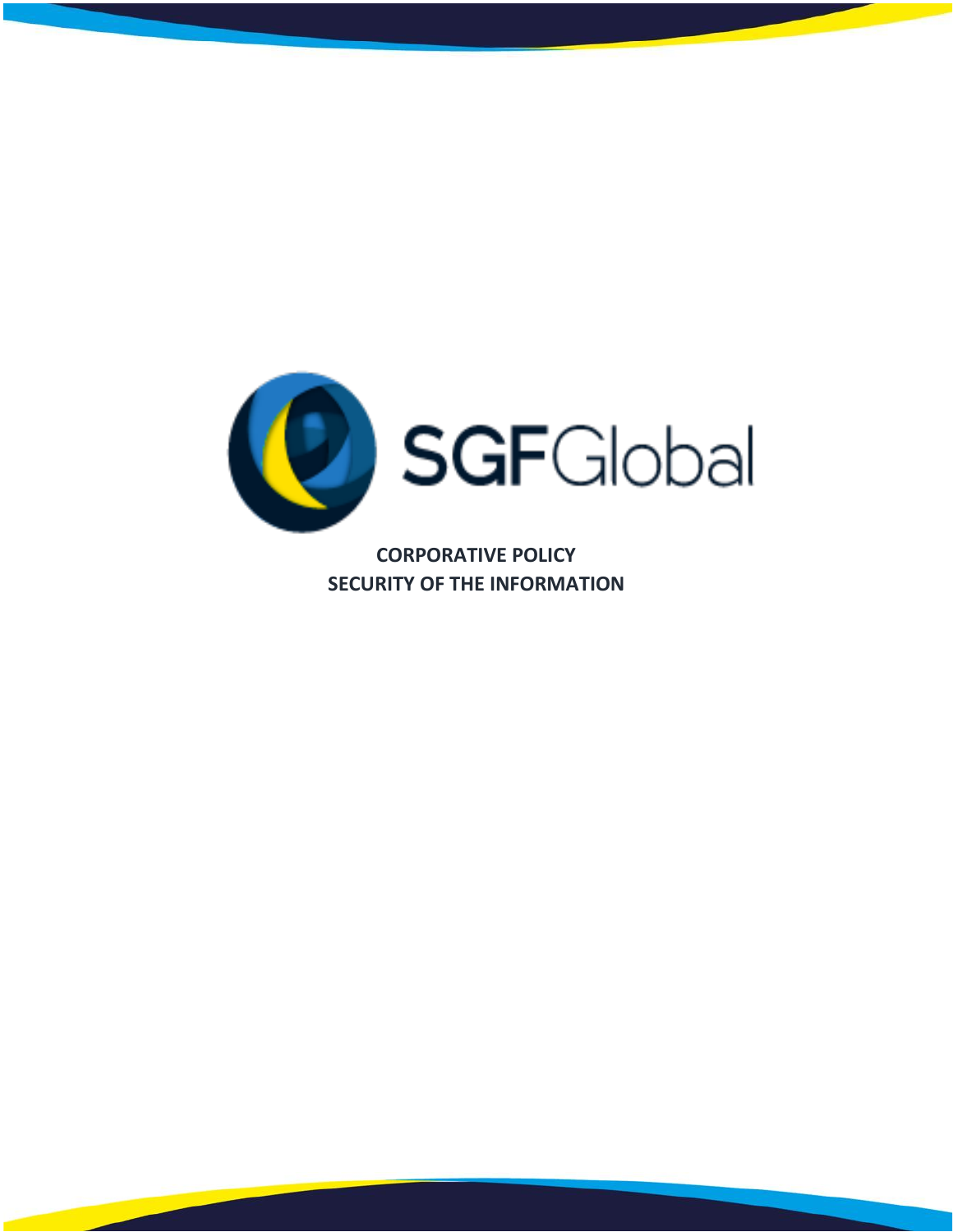| $\mathbf{L}$ |                                                                       |  |
|--------------|-----------------------------------------------------------------------|--|
| II.          |                                                                       |  |
| Ш.           |                                                                       |  |
| IV.          |                                                                       |  |
| V.           |                                                                       |  |
| VI.          |                                                                       |  |
|              |                                                                       |  |
|              |                                                                       |  |
|              |                                                                       |  |
|              |                                                                       |  |
|              |                                                                       |  |
|              |                                                                       |  |
|              |                                                                       |  |
|              |                                                                       |  |
|              |                                                                       |  |
|              |                                                                       |  |
| VII.         |                                                                       |  |
|              |                                                                       |  |
|              |                                                                       |  |
|              |                                                                       |  |
|              |                                                                       |  |
|              |                                                                       |  |
|              | 7.2.2 Governance and organization of the Data Protection Committee 12 |  |
|              |                                                                       |  |
|              |                                                                       |  |
| VIII.        |                                                                       |  |
| IX.          |                                                                       |  |
| Х.           |                                                                       |  |
|              |                                                                       |  |
|              |                                                                       |  |
|              |                                                                       |  |
|              |                                                                       |  |
|              |                                                                       |  |
|              |                                                                       |  |
|              |                                                                       |  |
|              |                                                                       |  |
|              |                                                                       |  |
|              |                                                                       |  |
|              |                                                                       |  |
|              |                                                                       |  |
|              |                                                                       |  |
|              |                                                                       |  |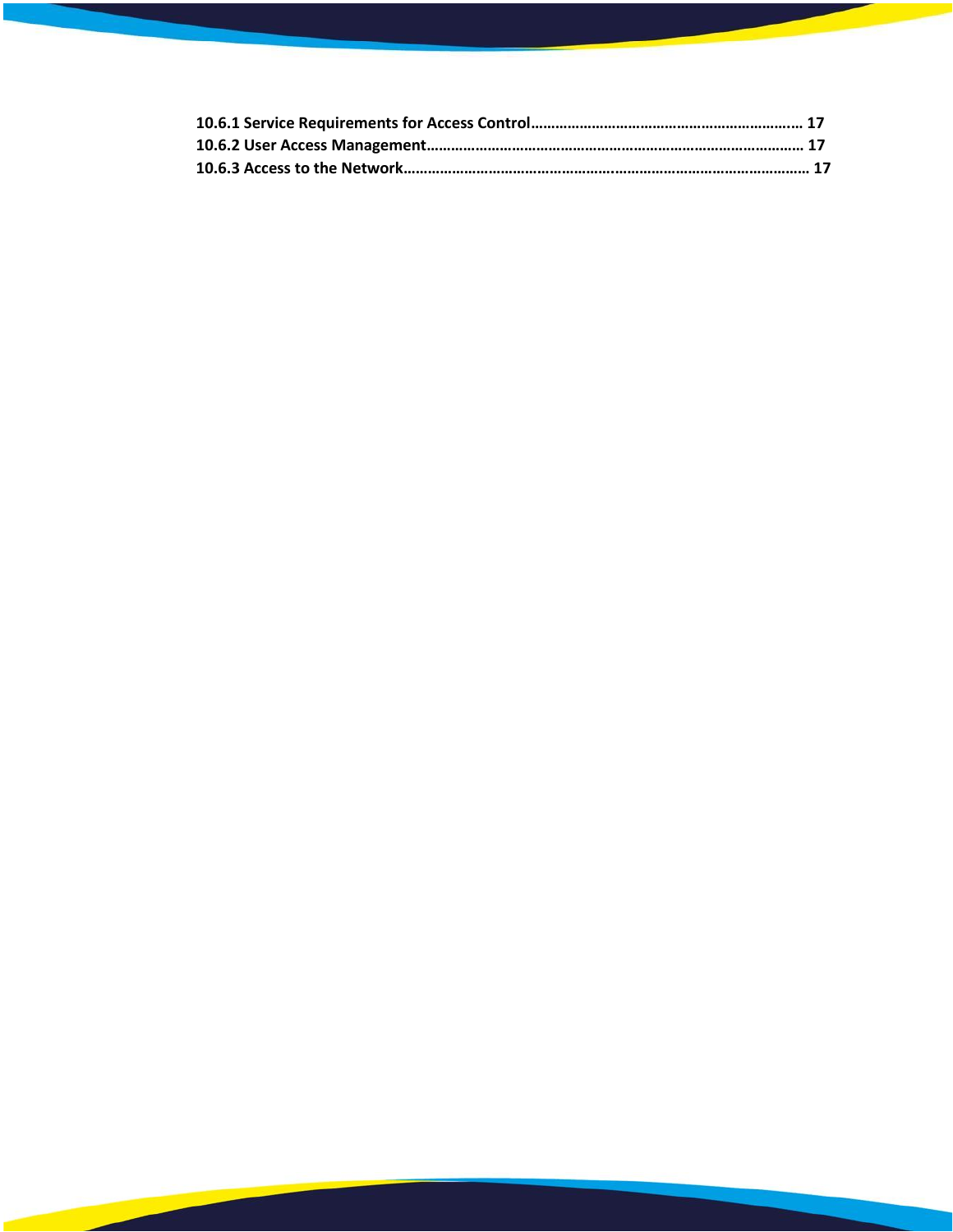# **I. Introduction**

Information is a strategic asset for SGF GLOBAL, as a company whose recruitment activity in offices around the world depends on IT (Information Technology) systems to achieve its strategic objectives.

These systems must be administered diligently, taking adequate measures to protect them against accidental or deliberate damages that may affect the availability, integrity, confidentiality, authenticity, or traceability of the information processed or the services provided.

The objective of information security is to guarantee the quality of the information and the continuous provision of services, acting preventively, supervising daily activity and reacting promptly to incidents.

IT systems must be protected against rapidly evolving threats with the potential to affect the availability, integrity, confidentiality, authenticity, traceability, intended use, and value of information and services. To defend against these threats, a strategy that adapts to changes in environmental conditions is required to ensure the continuous provision of services.

This implies that the security measures required by different Information Security Management Systems of the countries where we have a presence must be applied.

SGF GLOBAL, carries out continuous monitoring of the criteria and requirements established in the applicable legislation.

Following the best practices, the existence of three differentiated figures that are part is established, being:

- Responsible for the information: It will determine the requirements of the information processed.
- Responsible of protecting the information: Determine what information should be safeguarded for future occasions.
- Responsible for the service: It will determine the requirements of the services provided.
- Security manager: Will determine the decisions to satisfy the information and service security requirements.

SGF GLOBAL must ensure that information security is an integral part of every stage of the IT systems life cycle, from conception to decommissioning, through development or acquisition decisions, and operational activities. Security requirements and financing needs should be identified and included in the planning, in the request for offers.

# **II. Object**

SGF GLOBAL defines this Information Security Policy which fundamental objective is to guarantee the security of the information and the continuous provision of the services it provides, acting preventively, supervising the activity, and reacting diligently in the face of incidents that may occur.

This Policy should lay the foundations so that the access, use, custody and safeguarding of the information assets, which SGF GLOBAL uses to carry out its functions, are carried out, under security guarantees, in its different dimensions:

• Availability: property or characteristic of the assets consisting in the authorized entities or processes having access to them when required.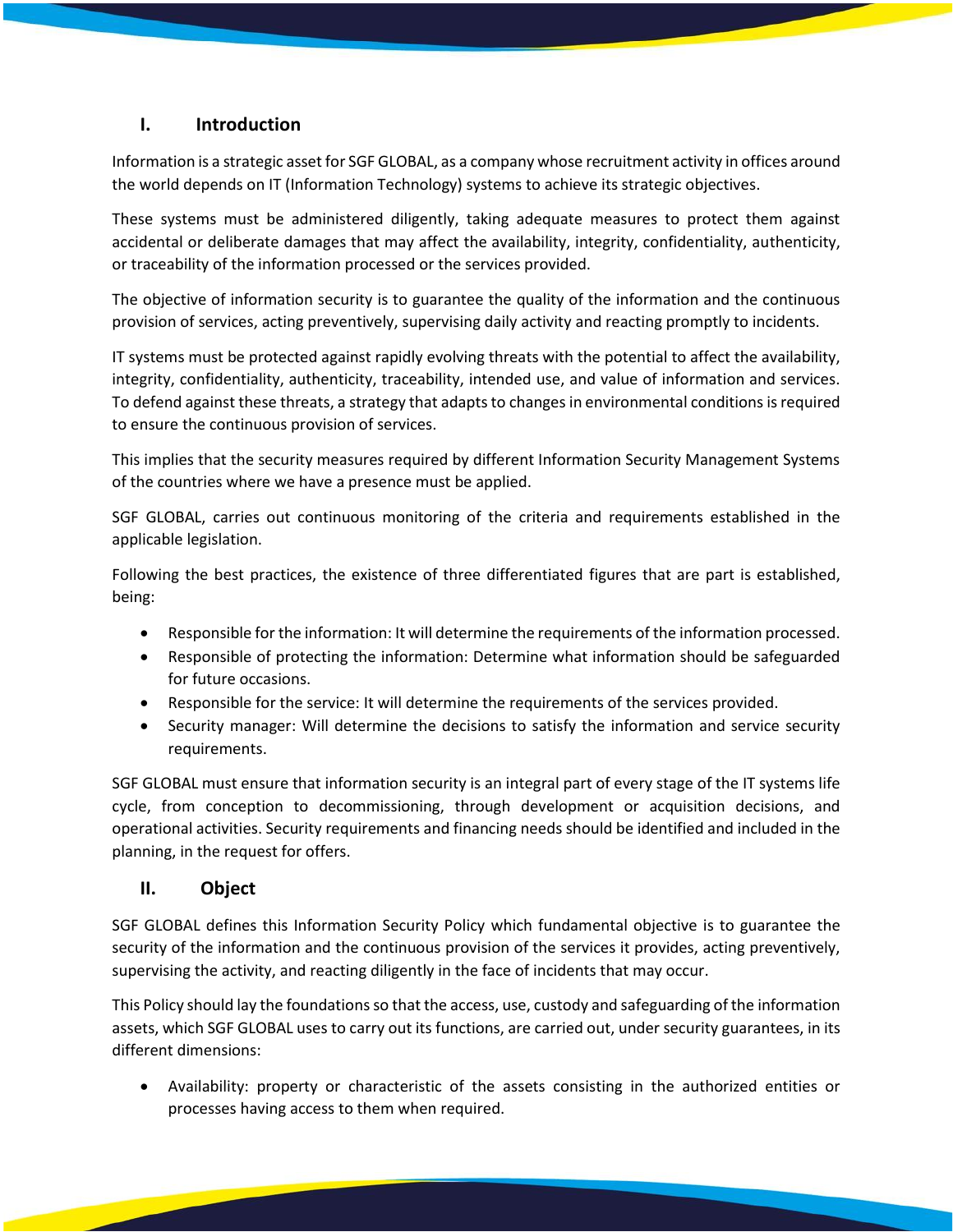- Integrity: property or characteristic that the information asset is not altered in an unauthorized manner.
- Confidentiality: property or characteristic consisting of in that the information is neither made available, nor revealed to unauthorized individuals, entities, or processes.
- Authenticity: property or characteristic consisting of an entity being who it claims to be or guaranteeing the source from which the data comes.
- Traceability: property or characteristic consisting of in that the actions of an entity can be attributed exclusively to that entity.

Under these premises the specific objectives of Information Security in SGF GLOBAL will be:

- To ensure the security of the information, in the different dimensions described above.
- Formally manage security, based on risk analysis processes.
- Prepare, maintain, and test the availability and continuity plans of the activity that are defined for the different services offered by the organization.
- Carry out adequate management of incidents that affect information security.
- Keep all staff informed about security requirements and disseminate good practices for the safe handling of information.
- Provide the security levels agreed with third parties when information assets are shared or transferred, depending on the area to which the information belongs and its relevance.
- Comply with the regulations and regulations in force in each country where we operate.

The Security Policy:

- It will be formally approved by the Board of Directors of each country where we operate, according to local regulations in the area.
- It will be reviewed regularly, in a way that adapts to new technical or organizational circumstances and avoids obsolescence.
- All employees and external companies will be informed that they work with SGF GLOBAL, and the corresponding certificates will be delivered.

# **III. Mission**

The purpose of this Information Security Policy is to protect the information and services of SGF GLOBAL.

- 1. SGF GLOBAL expressly recognizes the importance of information, as well as the need for its protection, as it constitutes a strategic and vital asset, to the point of endangering the continuity of the organization, or at least causing very serious damage. important, if there is a total and irreversible loss of certain data.
- 2. Information and services are protected against loss of availability, integrity, confidentiality, authenticity, and traceability.
- 3. The service requirements regarding information security and information systems are met, according to the area to which the company belongs.
- 4. The controls will be proportional to the criticality of the assets to be protected and their classification.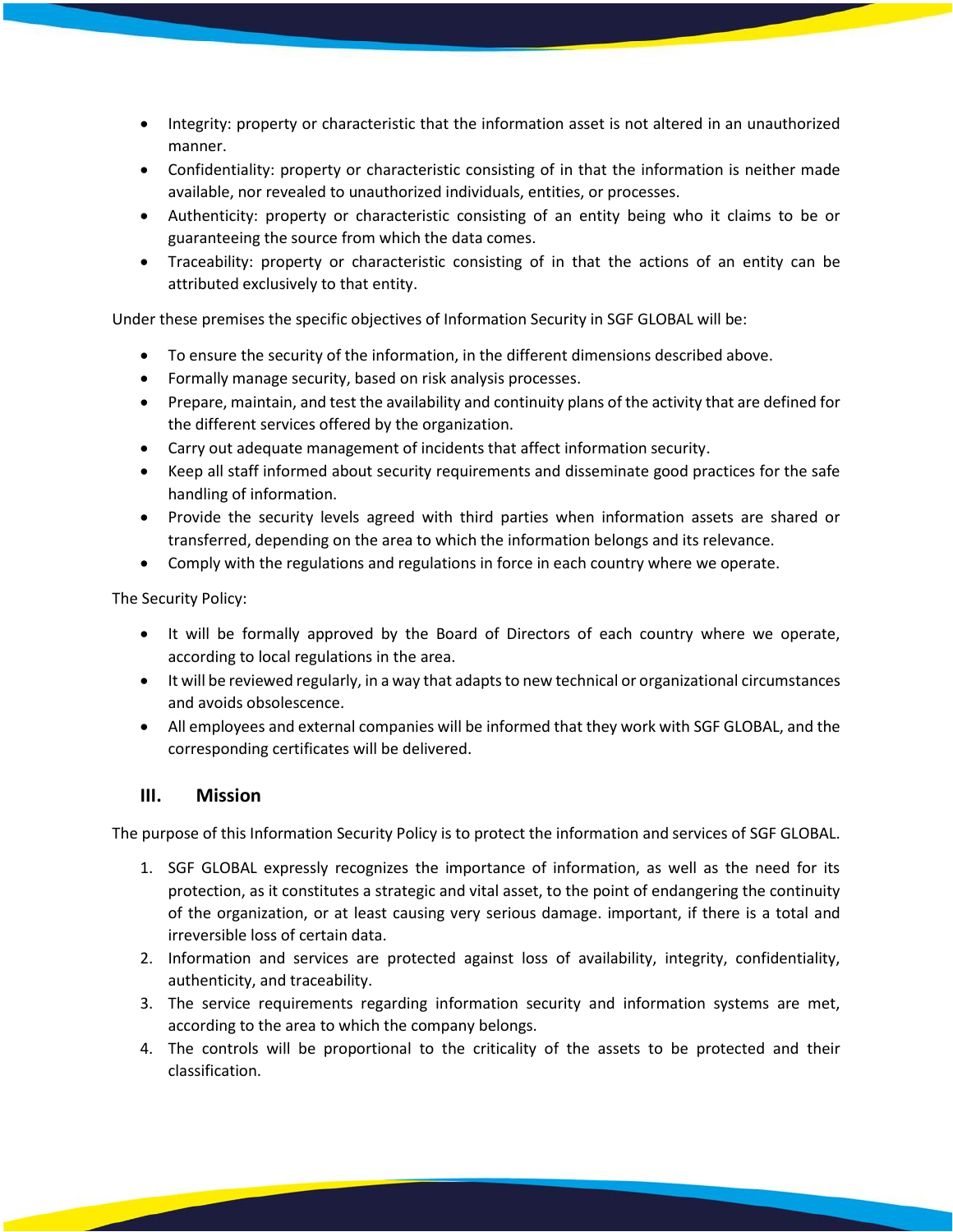- 5. The responsibility for the security of the information involved in the provision of the services included in the scope lies with the Management, which will put the appropriate means, without prejudice to the employees or users assuming their part of responsibility with respect to the means that uses, as indicated in the policies, regulations, and supplementary procedures.
- 6. Those who perform the Information Security function and other related administration functions, will be those who administer the security.
- 7. Those responsible for the information have been identified, who should promote the establishment of controls and measures aimed at protecting the data that comprise it, especially those of a personal or critical nature.
- 8. An information classification system has been established within the regulations, with different levels.
- 9. The necessary and adequate means have been established and made available for the protection of people, data, programs, equipment, facilities, documentation, and other supports that contain information, and, in general, of any SGF GLOBAL asset.
- 10. Those who do not comply with what is determined in these regulations and in the complementary procedures may be sanctioned in accordance with the labor legislation and the reference collective agreement in their country, or with personalized sanctions if they are linked to SGF GLOBAL under non-labor contracts, in accordance with the clauses that appear in said contracts and the applicable legislation in the latter case.
- 11. Risk assessments are carried out periodically and, based on weaknesses, it is determined whether it is necessary to draw up plans to implement or strengthen controls.
- 12. The dissemination of information and safety training to employees and collaborators is encouraged, preventing the commission of errors, omissions, fraud, or crimes, trying to detect their possible existence as soon as possible.
- 13. SGF GLOBAL staff must know the norms, rules, standards, and procedures related to their job, as well as their functions and obligations.
- 14. Security incidents are reported and dealt with appropriately.

# **IV. Scope**

This Security Policy applies to all the offices that make up SGF GLOBAL and its information systems and assets:

- To all departments, both their managers and employees.
- To contractors, clients or any other third party that has access to the organization's information or systems.
- To databases, electronic and paper-based files, treatments, equipment, supports, programs, and systems.
- To the information generated, processed, and stored, regardless of its support and format, used in operational or administrative tasks.
- Information transferred within an established legal framework, which will be considered as proprietary for the exclusive purposes of its protection.
- To all the systems used to administer and manage the information, whether owned or rented or licensed by it.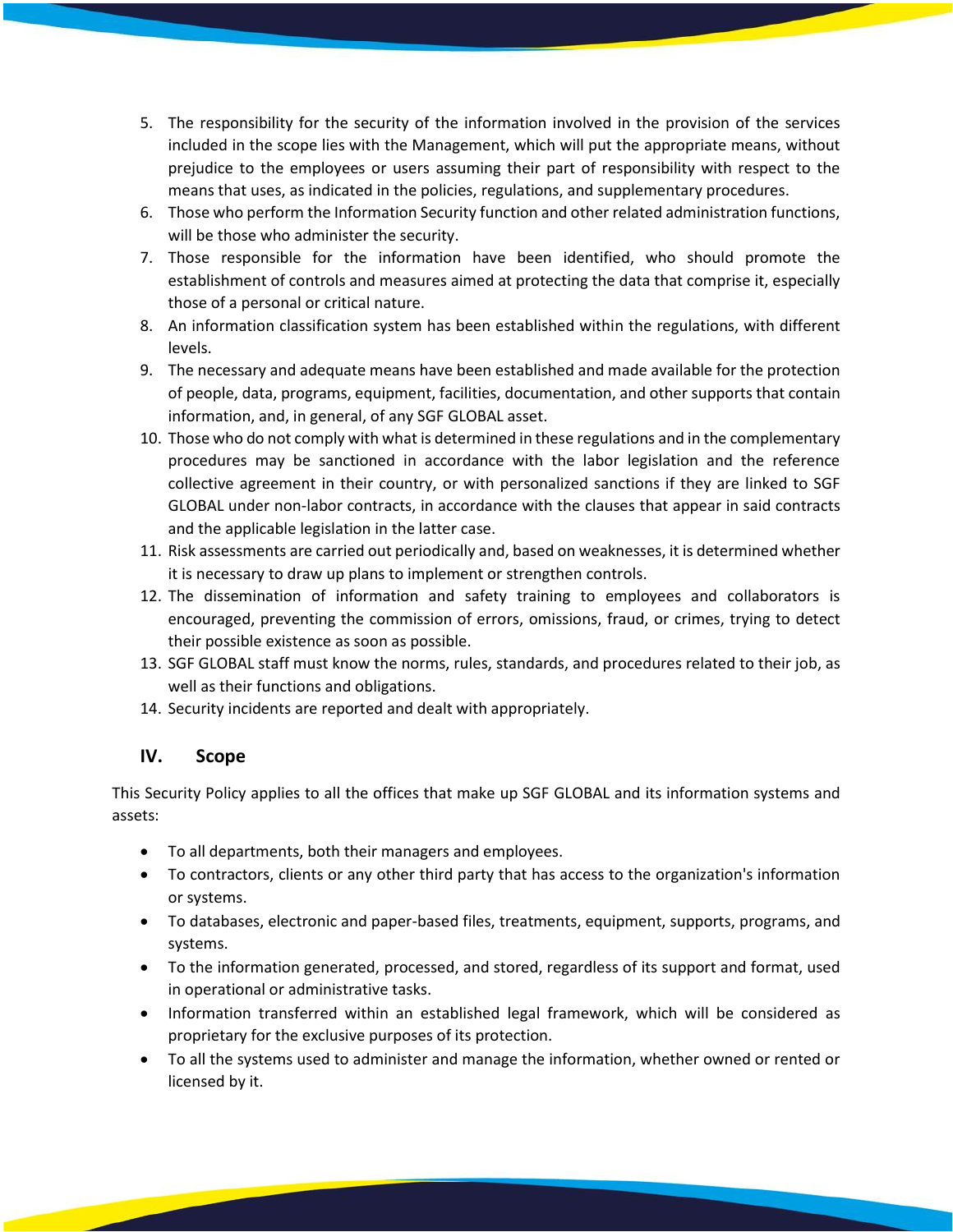# **V. Regulations**

The regulations and legislation for the application of this security policy that is included within the Information Security Management System of SGF GLOBAL, is governed and referenced, among others, by the following regulations and laws:

- Law 1581 of 2012 constitutes the general framework for the protection of personal data in Colombia.
- Law 1341 of 2004: Information and Communication Technologies, its general regulations, the competition regime, and the protection of the User
- Business Confidentiality: Decision 486 of the Andean Community, in article 260.
- Labor Code.
- Civil Code.
- Federal Law on Protection of Personal Data Held by Private Parties ("Data Protection Law").
- General Law on Protection of Personal Data Held by Obliged Subjects.
- Federal Labor Law
- Federal Civil Code

This regulatory framework may entail updates, due to legislative changes. Therefore, in internal regulations an annex to the policy will be created to establish all the updates to the Regulatory Framework. Such updates will be made.

# **VI. Content**

SGF GLOBAL establishes a regulatory body around Information Security to allow the deployment of all those regulatory resources that allow the capacities and legal protection to respond to the mission established by the Directorate.

To obtain this efficiency, a system is established to be managed at three main functional levels: strategic, tactical and operational.

In addition, a technical level is added to adapt the standard to the technological evolutions of Information Systems.

The following are the three levels present in a planning system, plus the technical level adapted to the Information Systems resources:

### **6.1 Regulatory governance**

### **6.1.1 Strategic level or Higher level**

It corresponds to the planning that is oriented to achieve the objectives of the organization and its purpose is to establish the action plans for the operation of the company. It is based on deciding the objectives of the company, defining the resources that will be used and the policies to obtain and manage those resources.

This level establishes the general, but not detailed, framework for the operation of SGF GLOBAL.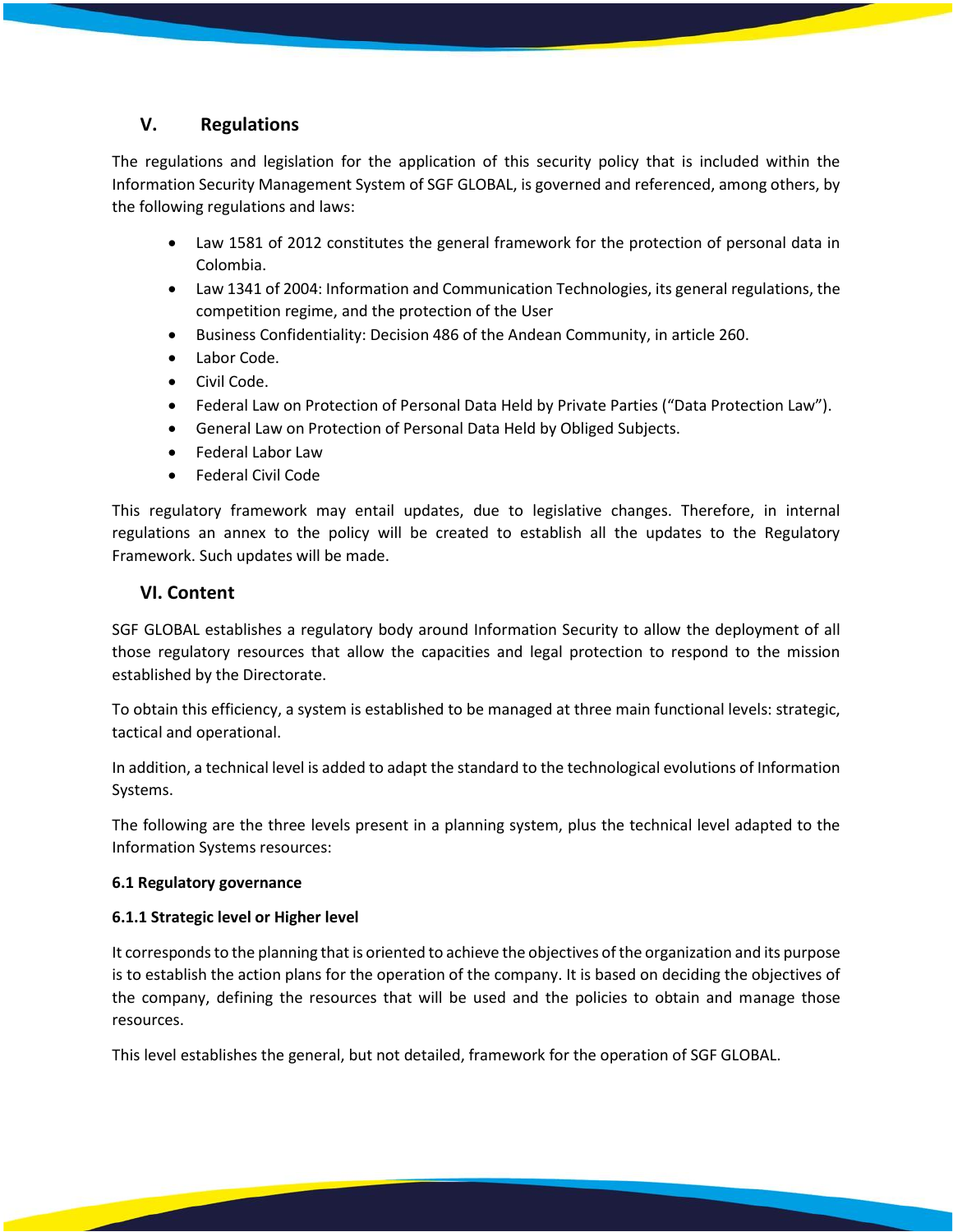The strategic level is conducted by the systems department with its expert Cybersecurity staff, who represent and approve it.

Validation, as final documentary approval, falls to the General Directorate.

### **6.1.2 Tactical level or medium level**

It develops in detail the planning of the operation of each of the areas of SGF GLOBAL based on the reference framework developed at the strategic level.

This level is drawn up by the director responsible for an area, approved by the systems department and validated by Cybersecurity experts.

The basic difference with the strategic level is that the first refers to a policy that affects the entire company and extends over time, while the second refers to a specific standard in the use of a product, service, general operations, quality metrics or others offered by the organization with specific times and deadlines.

### **6.1.3 Operational level or Lower level**

It corresponds to internal rules that allow the execution of tasks in a coordinated manner with other SGF GLOBAL departments that make up the company. It is developed from the guidelines provided by the strategic and tactical planning levels. This level is created and approved by managers responsible for the areas and, for their knowledge, it is submitted to the systems department and its Cybersecurity experts.

Those in charge of writing this documentation must follow the higher standards and abide by rules precisely defined by the other two levels.

The internal standard at this level covers specific time periods according to each process.

### **6.1.4 Functional level or technical level**

Corresponds to technical documentation that allows a worker to use a SGF GLOBAL Information Systems tool that is being implemented to provide service to the worker.

The creation depends on a person in charge and its publication should only appear in the INTRANET of SGF GLOBAL.

#### **6.2 Normative structure**

For this, the following regulatory body is established, from highest to lowest rank:

- Higher or Strategic Level:
	- o Corporate Policy
- Medium or Tactical Level
	- o Corporate Regulations
- Lower or Operational Level:
	- o Corporate Procedures
- Technical level:
	- o Technical Guides
	- o Internal manuals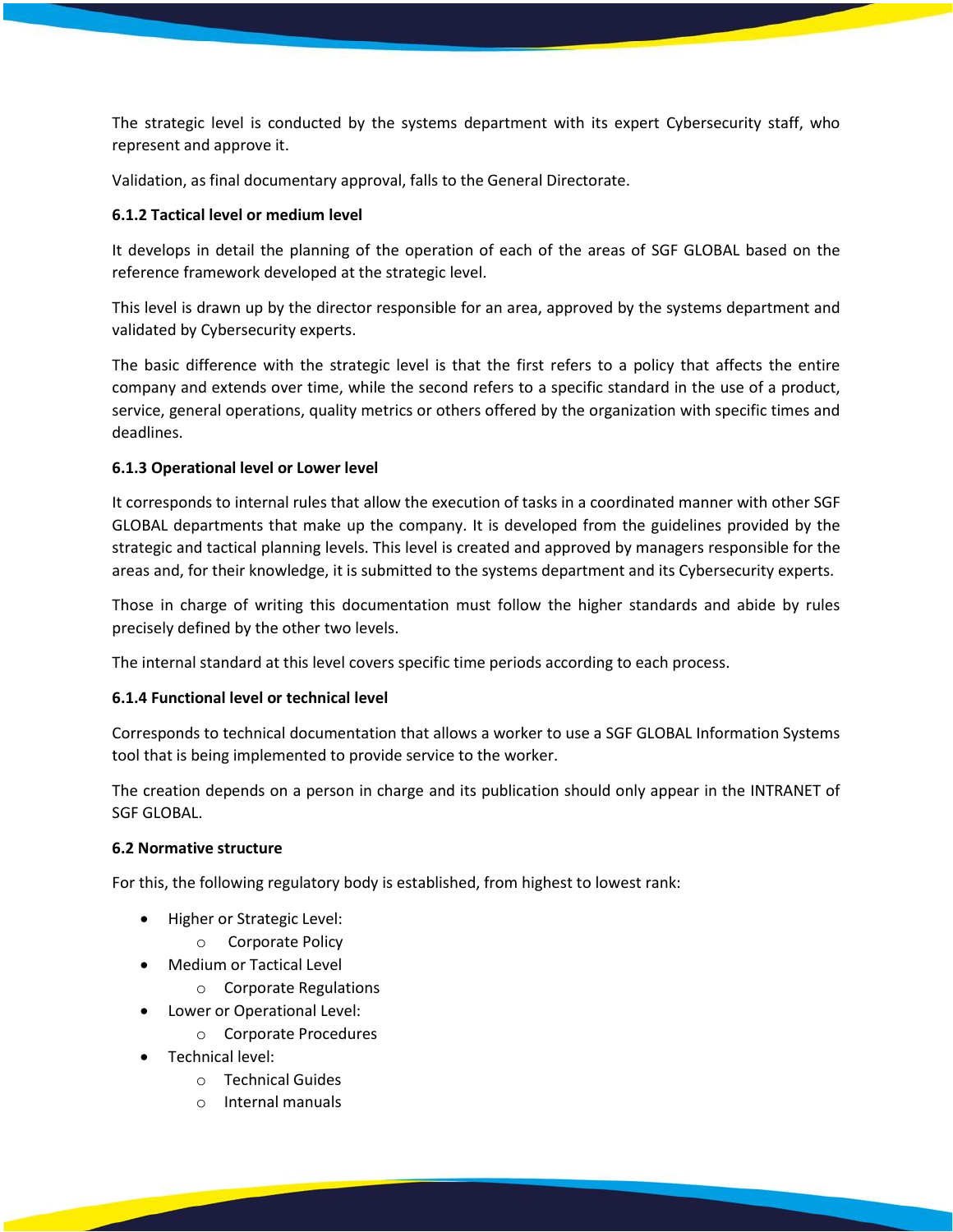o Manufacturer's manuals

### **6.3 Policies**

SGF GLOBAL must be prepared to prevent, detect, react, and recover from incidents, in accordance with the policies established in the service level agreements committed to its clients and users.

In addition, in this document, we will deal with how SGF GLOBAL addresses Information Security policies, how it organizes security in the corporation, how it guarantees and protects personal data, risk management and the development of the security policy. information security.

### **6.4 Prevention**

SGF GLOBAL undertakes to use all the means at its disposal to avoid, or at least prevent as far as possible, that the information or services are harmed by security incidents. For this, the necessary security measures will be implemented determined by the applicable legislation, the controls deemed necessary and established.

To guarantee compliance with this policy, SGF GLOBAL will provide the necessary organizational and technical means to:

- Authorize the systems before going into operation.
- Regularly assess security, including evaluations of configuration changes made on a routine basis.
- Guarantee that the risks that SGF GLOBAL may be affected by are identified and are below acceptable levels.
- Ensure that the services that SGF GLOBAL provides to its clients and the activities that it develops for their provision, have an increasing level of security, and have passed through the necessary tests to guarantee an acceptable level of risk.
- Develop and implement all the necessary policies, controls, and standards in the field of information security to guarantee compliance with business requirements, committed service level agreements and the expectations of interested persons.

#### **6.5 Detection**

Since services can quickly degrade due to incidents, ranging from a simple slowdown to a stop, it is necessary to continuously monitor the operation, to detect anomalies in the levels of service delivery and act accordingly.

Monitoring is especially relevant when establishing lines of defense.

Detection, analysis and reporting mechanisms will be established that reach those responsible, both regularly and when there is a significant deviation from the parameters that have been preset as normal.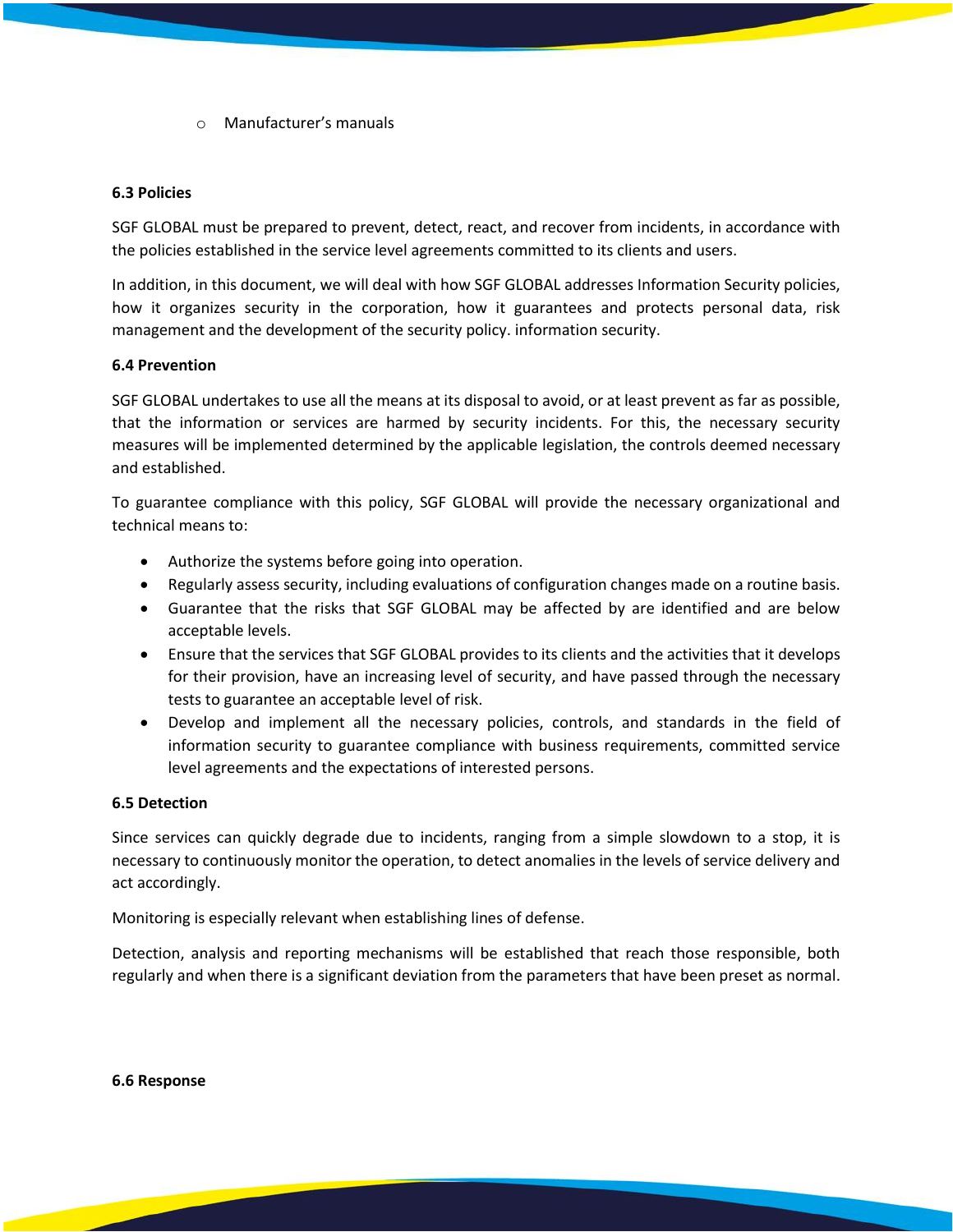#### **SGF GLOBAL:**

- Establishes mechanisms to respond effectively to security incidents managed by Cybersecurity experts from SGF GLOBAL's systems department.
- It makes available to its customers and users a point of contact for the communication of incidents detected in its operations, [systems@sgfglobal.com](mailto:systems@sgfglobal.com)
- Establishes in the relationship models protocols for the exchange of information related to incidents with customers and suppliers.

### **6.7 Recuperation**

To guarantee the availability of critical services, SGF GLOBAL has developed continuity plans for ICT systems as part of its general plan for service continuity and recovery activities.

# **VI. Security organization**

SGF GLOBAL establishes committees whose roles will be detailed later for information security management and supervision.

- Corporate Cybersecurity Committee CCC
- Data Protection Committee CPD
- Data Protection Officer DPO

### **7.1 SGF GLOBAL Corporate Cybersecurity Committee**

SGF GLOBAL's Corporate Cybersecurity Committee (CCC) has been established at the direct initiative of its Management and is constituted as a collegiate body to lead and coordinate information security at SGF GLOBAL, ensure governance and risk management cybersecurity, and take actions to safeguard and mitigate these.

Security in the design, implementation, review and improvement of cybersecurity policies and processes.

### **7.1.1 Mission**

The mission of the SGF GLOBAL Corporate Cybersecurity Committee (CCC) is to support the objectives and goals of each one of the offices that make up SGF GLOBAL, providing leadership to guarantee the legality, confidentiality, integrity, availability and traceability of its resources. information, as well as ensuring the non-commitment of third-party assets (Clients) accessible by SGF GLOBAL's own activity with its information systems (in person or remotely).

We understand by information: The information itself, as data managed in the systems that support it, transmitted through digital processes (networks, applications or any type of mechanism used for interoperability with the target systems) or that are stored in storage devices.

### **7.1.2 Objectives and functions**

The Corporate Cybersecurity Committee will have the following objectives and functions:

- Promote continuous improvement of the Information Security Management System.
- Prepare the SGF GLOBAL evolution strategy about information security.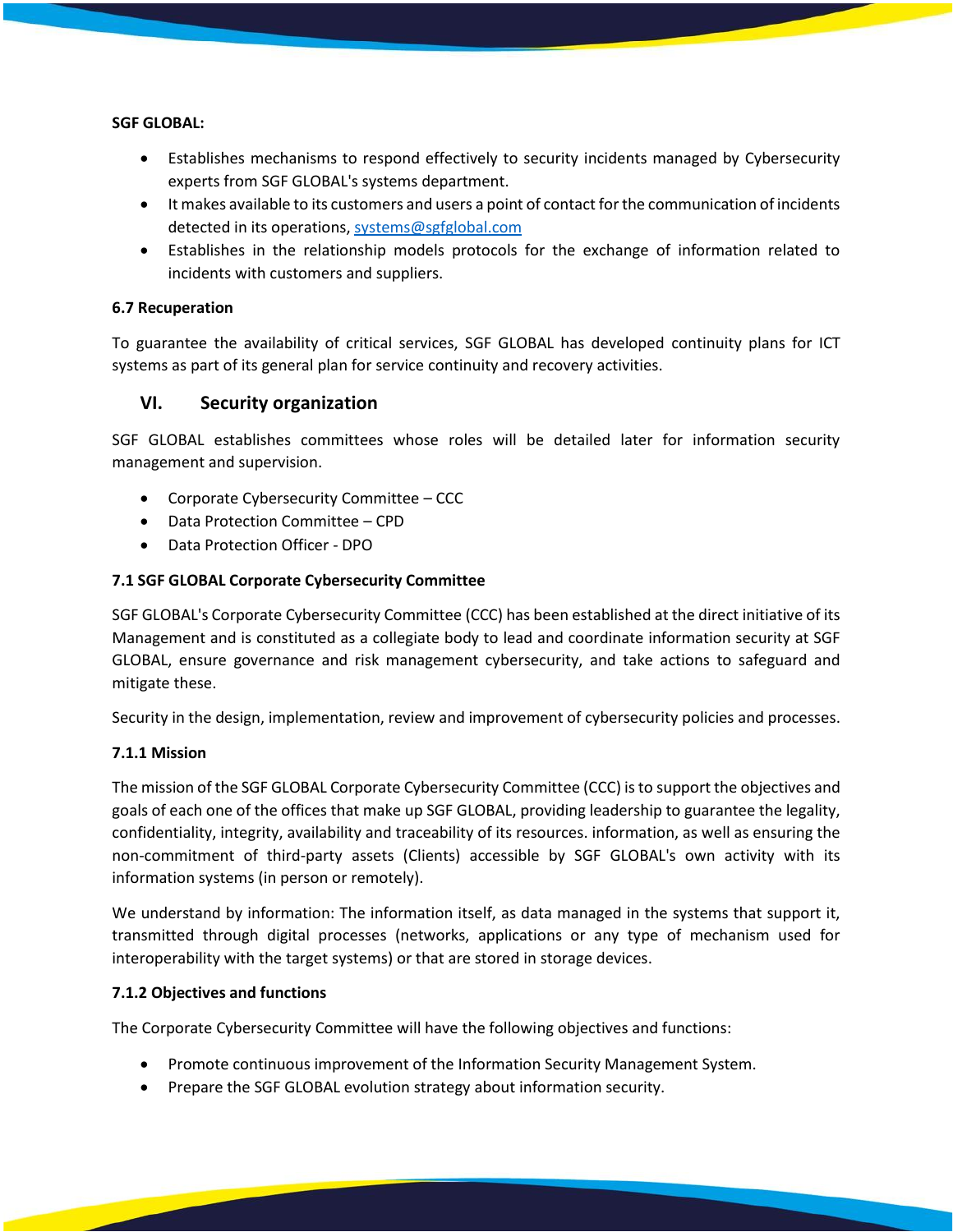- Coordinate the efforts of the different departments in the area of information security, to ensure that the efforts are consistent, aligned with the strategy decided on the matter, and avoid duplication.
- Prepare (and regularly review) the Information Security Policy for approval by the Management.
- Approve the information security regulations, whether owned by SGF GLOBAL or third parties.

The processes, applications and information systems that support them and that are the object of SGF GLOBAL's own activity.

In short, the awareness of all SGF GLOBAL staff about cybersecurity risks, the protection of SGF GLOBAL information resources, the investigation of possible misuse of the systems, the supervision of compliance with all policies established, procedures and regulations regarding the acceptable and appropriate use of resources, as well as the governance of the security mechanisms that are derived for the protection and defense of the target systems against technological threats that could materialize and compromise the own business or third parties.

The Corporate Cybersecurity Committee belongs to the management bodies and transversal services that SGF GLOBAL provides to all divisions belonging to the group, reporting directly to the Directorate that is responsible for the formalization of cybersecurity policies and objectives. SGF GLOBAL, aligned with the strategic objectives of the company.

- Approve the training and qualification requirements of those responsible for areas, technicians, and users from the point of view of information security.
- Monitor the main residual risks assumed by SGF GLOBAL and recommend possible actions with respect to them.
- Ensure the coordination of the different departments in the management of information security incidents.
- Promote audits to verify compliance with security obligations.
- Approve SGF GLOBAL information security improvement plans. It will ensure the coordination of different plans that can be carried out in different departments.
- Prioritize security actions when resources are limited.
- Resolve the conflicts of responsibility that may appear between the different managers, raising those cases in which it does not have sufficient authority to decide.
- Regularly report the status of information security to the Management, through monthly reports (Corporate CIBERSECURITY Reports) and meeting minutes.

### **7.2 Data Protection Committee**

SGF GLOBAL, to guarantee the correct management of personal data processing, has set up the "Personal Data Protection Committee" under the Directorate, which will assume the responsibilities of the Personal Data Protection Management System.

# **7.2.1 Objectives and functions**

The Personal Data Protection Committee will have the following objectives and functions

• Design, implement and supervise the processes of SGF GLOBAL's Personal Data Protection Management System.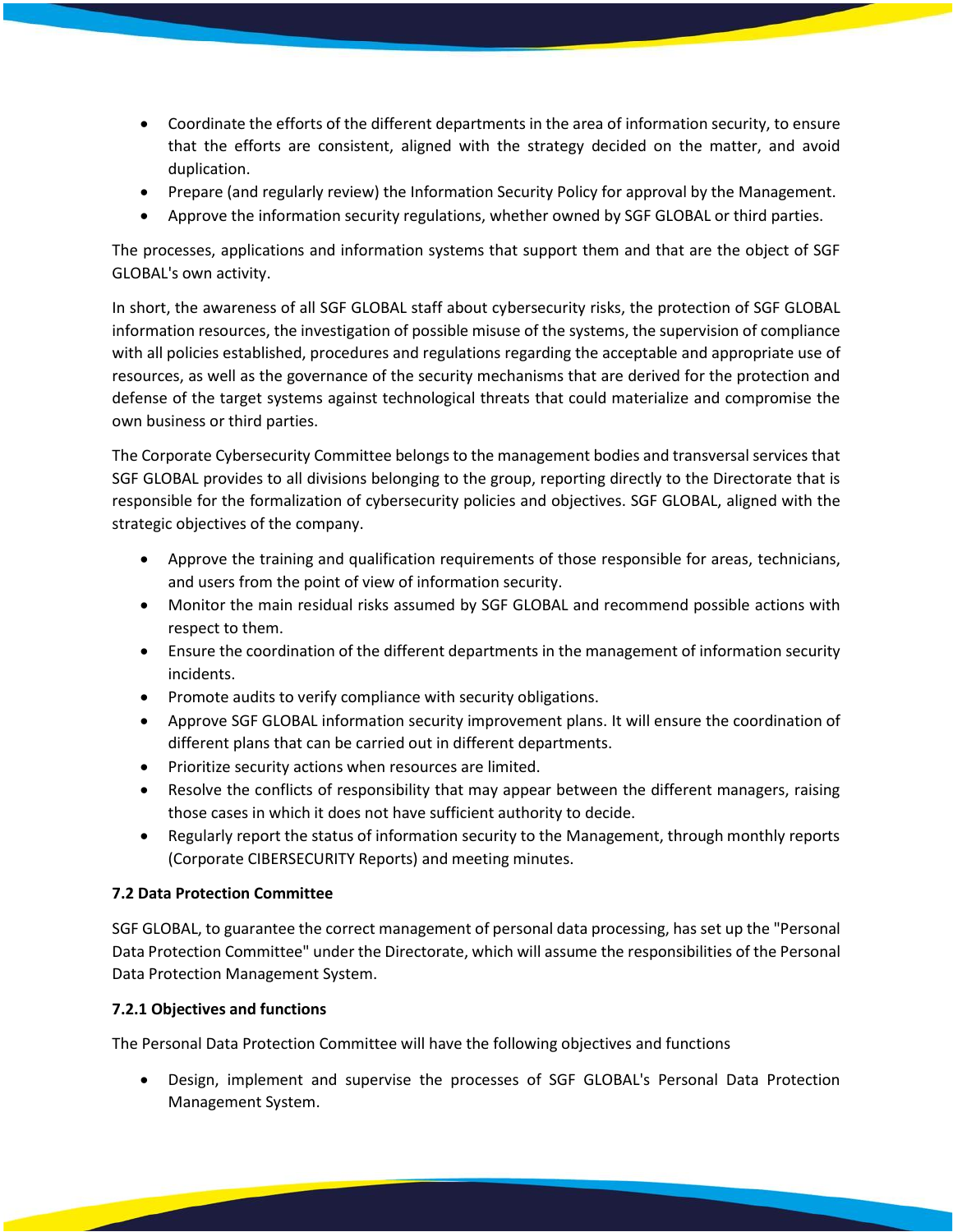- Supervise the register of personal data processing of the company.
- Inform and advise on data protection obligations.
- Supervise compliance with regulations.
- Advise on the impact assessment related to the protection of personal data.
- Supervise compliance and implementation of the identified risk mitigation measures.
- Supervise the investigation of personal data protection incidents.

### **7.2.2 Governance and organization of the Data Protection Committee**

The Personal Data Protection Committee is made up of the following roles and operational teams, where the representation of those areas that have a greater impact on its management and treatment has been sought:

• Representative within all company departments in each country where we operate.

### **7.3 Roles: Functions and Responsibilities**

In the case of SGF GLOBAL, all responsibilities fall on the Management, where the property of the company is located.

SGF GLOBAL must guarantee, at least, the existence of three different figures for each system based on the following responsibilities:

- Responsible for the Information
- Responsible of the service
- Data Protection Officer

The roles and responsibilities are detailed below:

- a) Responsible for the Information It has the following functions and responsibilities:
	- Ensure the proper use of the information of its competence and, therefore, its protection.
	- Be ultimately responsible for any error or negligence that leads to an incident of confidentiality or integrity, of the information for which it is responsible.
	- Determine the levels of information security.
	- Formally approve the level of information security.
- b) Responsible for the Service It has the following functions and responsibilities:
	- Establish the requirements of the security services that must be guaranteed in the treatment of information, including the requirements of interoperability, accessibility, and availability.
	- Assess the different dimensions of security (availability, confidentiality) for each service contemplated in the risk analysis.
- c) Data Protection Delegate Has the following functions and responsibilities:
	- Collaborate in establishing the security requirements that must be guaranteed in the treatment of the information for which it is responsible.
	- Collaborate in the assessment of each information contemplated in the risk analysis of the different security dimensions (availability, confidentiality, integrity, authenticity and traceability).
	- Work in collaboration with the person responsible for Information Security and Information Systems in the maintenance of the systems.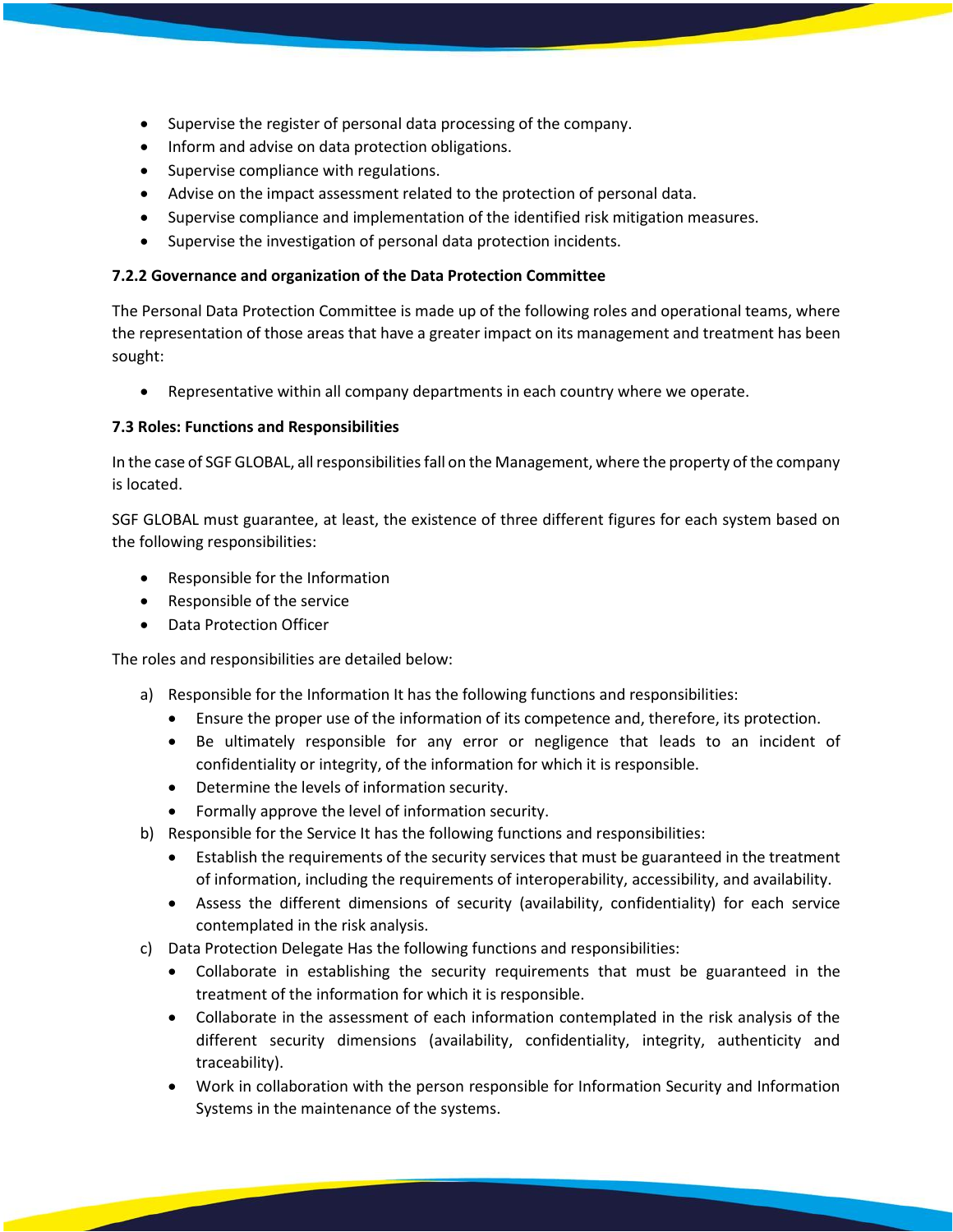- Ensure the inclusion of security clauses in contracts with third parties and their compliance.
- Inform and advise the person in charge or the person in charge of the treatment and the employees who deal with the treatment of the obligations regarding the protection of personal data.
- Collaborate in the Supervision of the assignment of responsibilities.
- Supervise the awareness and training of the personnel involved in the treatment operations.
- Supervise the corresponding audits.
- Offer the advice that is requested about the impact assessment related to data protection.
- Collaborate in the Supervision of the assignment of responsibilities.
- Supervise the awareness and training of the personnel involved in the treatment operations.

### **7.4 Information Security Policy**

The mission of the Cybersecurity Committee will be the annual review of this Information Security Policy and the proposal for its revision or maintenance. The Policy will be approved by the Management and disseminated so that all affected parties are aware of it. And will report to the Safety Committee.

- The Director of the IT Systems department (CIO) may create and designate specific roles, for Corporation or Delivery, such as:
- The System Manager
- The Head of Administration
- The Systems Security Manager
- The Head of the Corporate Cybersecurity Office

Once appointed, they must be transferred to the General Directorate through the functional structures.

# **VII. Personal data**

It is about guaranteeing and protecting, as regards the processing of personal data, public freedoms and fundamental rights of natural persons, and especially their honor, intimacy and personal and family privacy, and is applicable to data of a personal nature registered both electronically and on paper.

All SGF GLOBAL information systems will adjust to the security levels required by the regulations for the nature and purpose of the personal data collected for processing.

To guarantee said protection, the security measures that correspond to the requirements set forth in the applicable legislation have been adopted.

Any internal or external user who, by virtue of their professional activity, could have access to personal data, is obliged to keep them secret, a duty that will be maintained indefinitely, even beyond the employment or professional relationship with SGF GLOBAL.

# **VIII. Risk management**

All systems subject to this Policy must carry out a risk analysis, evaluating the threats and risks to which they are exposed.

This analysis will be reviewed: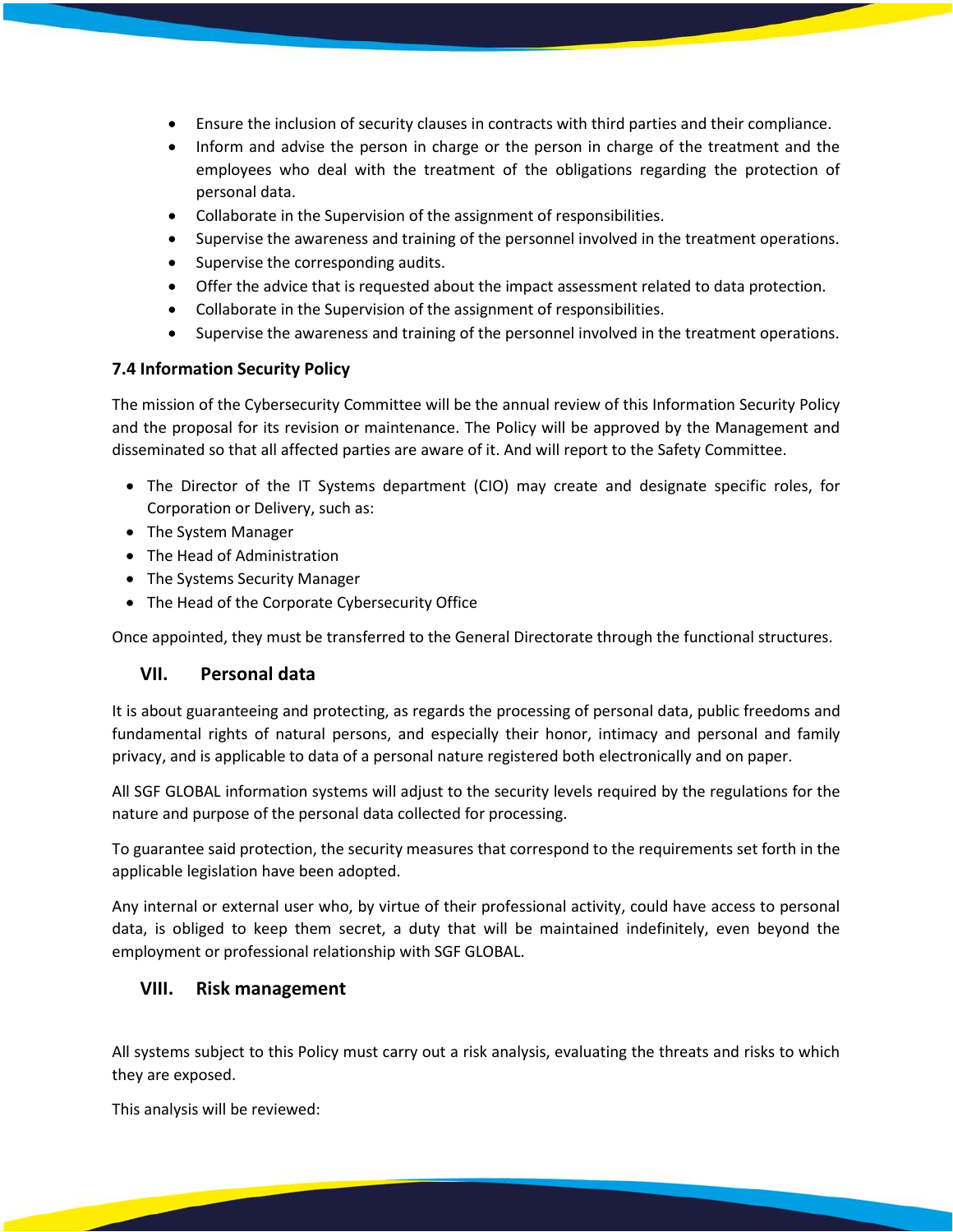- Regularly, at least once a year.
- When the information handled changes.
- When the services provided change.
- When a serious security incident occurs.
- When serious vulnerabilities are reported.

For the harmonization of risk analysis, the Corporate Cybersecurity Committee will establish a reference assessment for the different types of information handled and the different services provided. The Corporate Cybersecurity Committee will boost the availability of resources to meet the security needs of the different systems, promoting horizontal investments.

Risk management will be documented in the Risk Analysis and Management report.

### **IX. Risk Management**

All systems subject to this Policy must perform a risk analysis, evaluating the threats and risks to which they are exposed.

This analysis will be reviewed:

- Regularly, at least once a year.
- When the information handled changes.
- When the services provided change.
- When a serious security incident occurs.
- When serious vulnerabilities are reported.

For the harmonization of risk analysis, the Corporate Cybersecurity Committee will establish a reference assessment for the different types of information handled and the different services provided. The Corporate Cybersecurity Committee will boost the availability of resources to meet the security needs of the different systems, promoting horizontal investments.

Risk management will be documented in the Risk Analysis and Management report.

### **X. Development of the Information Security Policy**

### **10.1 Policy for the Use of Information Systems**

The "Internal Policy for the Use of Information Systems" is published on the SGF GLOBAL intranet, which aims to regulate the use of information systems owned by SGF GLOBAL made available to its workers and users, as well as to guarantee the security, legality, performance, integrity and privacy of the information, preserve the privacy and security of the personnel and in general, guarantee the effective fulfillment of the activities and other tasks that emanate from the strictly work environment.

It is not considered acceptable:

- The creation, use or transmission of material in violation of data protection or intellectual property laws.
- Install, modify or change the configuration of the software systems (only the administrators of the equipment are authorized to do so).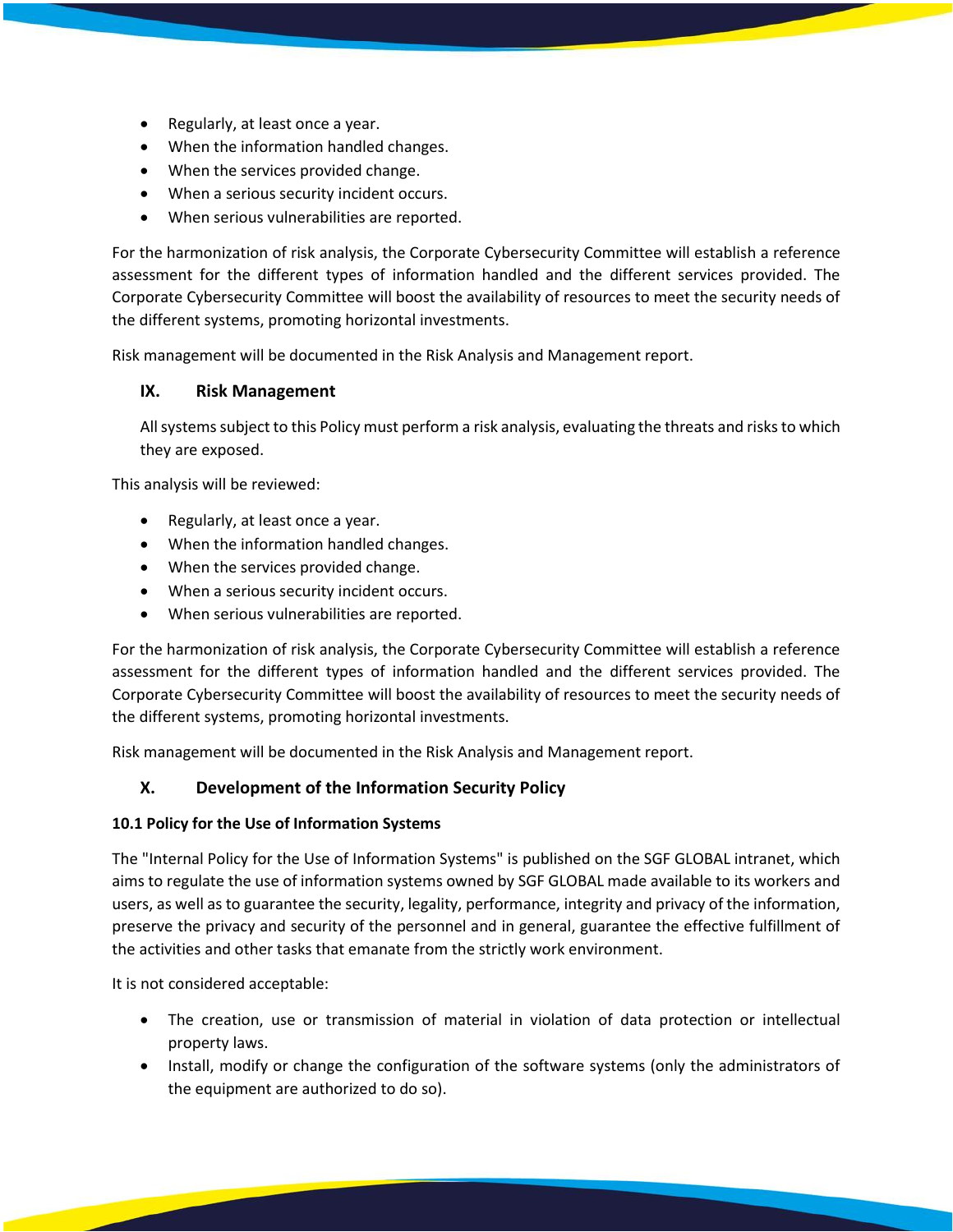- Use of the Internet for personal purposes (including personal web-based email) will be limited to authorized break times.
- Any personal electronic transaction that is carried out will be under the responsibility of the user.
- Deliberately facilitating access to facilities or services for unauthorized persons.
- Willfully wasting network resources.
- Corrupt or destroy data of other users or violate their privacy intentionally.
- Intentionally introducing viruses or other forms of malicious software. Before using any information storage, it must be verified that it is free of viruses or the like.
- Disclosing passwords and means of access voluntarily.
- Use the equipment for personal gain.
- The creation, use or transmission of offensive, obscene material or that may cause annoyance or offense.
- Send very large e-mails or to a very large group of people (which can saturate the communications).
- Do not verify that the emails are free of virus.

### **10.2 Security of Human Resources Management**

Security related to personnel is essential to reduce the risks of human error, theft, fraud or misuse of facilities and services.

The signing of a confidentiality agreement will be required for all employees to prevent the disclosure of confidential information.

All security policies and procedures must be communicated regularly to all workers and third party users, if applicable.

When the employment or contractual relationship with employees or external personnel is terminated, their access permits to the facilities and information will be withdrawn and they will be asked to return any type of information or equipment that has been delivered to them to carry out the work. .

### **10.3 Physical and Environmental Security**

For a logical security to be effective, it is essential that the facilities maintain correct physical security to prevent unauthorized access, as well as any other type of damage or external interference.

### **10.3.1 Safe Areas**

SGF GLOBAL will take the necessary precautions so that only authorized persons have access to the facilities.

All SGF GLOBAL facilities have the necessary physical barriers to ensure the resources they house and the accompaniment of staff during their stay at the facilities.

### **10.3.2 Equipment Safety**

Computer equipment is an important asset on which the continuity of activities depends, so they will be adequately and effectively protected.

SGF GLOBAL IT equipment is protected against possible power failures (laptop with battery, UPS, etc.)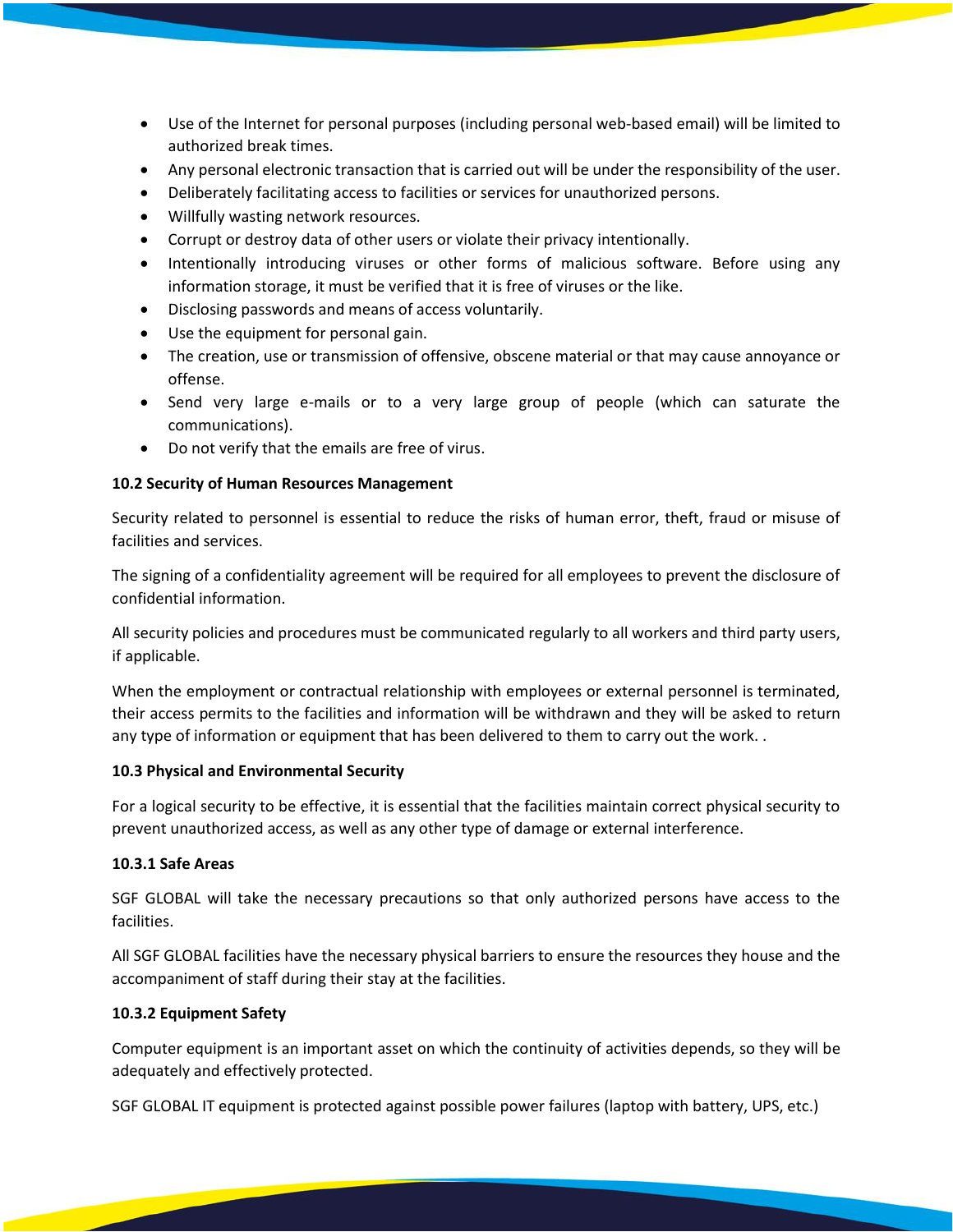The equipment must be properly maintained to guarantee its correct functioning and its perfect state of form so that it maintains the confidentiality, integrity and, above all, the availability of the information. To do this, they must undergo the reviews recommended by the supplier. Only duly authorized personnel may access the equipment to proceed with its repair. It will also be necessary to adopt the necessary precautionary measures in case the equipment must leave the facilities for maintenance.

### **10.4 Communications and Operations Management**

### **10.4.1 Operating Procedures and Responsibilities**

SGF GLOBAL will control access to services on internal and external networks and will ensure that users do not put these services at risk. To do this, it must establish the appropriate interfaces between the SGF GLOBAL network and other networks, the appropriate authentication mechanisms for users and equipment, and the accesses for each user of the information system.

To prevent malicious use of the network, there will be mechanisms to limit the network services that can be accessed, authorization procedures to establish who can access which network resources, and management controls to protect network access.

All employees authorized to handle automated information must be registered as domain users. Each time they access the information system, they must be validated with their username, which will be unique and non-transferable, and their personal password.

This password will periodically expire.

To ensure the correct and safe operation of the information systems, the operating procedures will be duly documented and will be implemented in accordance with these procedures. These procedures will be reviewed and suitably modified when there are significant changes in the equipment or software that require it.

In some cases it will be necessary for different areas to be logically separated from the rest to prevent unauthorized access.

The installation of other software that is not permitted and necessary for the development of the work by SGF GLOBAL personnel is totally prohibited.

All software acquired by the organization, whether by purchase, donation or assignment, is the property of the institution and will maintain the rights that the intellectual property law confers on it, monitoring the different types of licenses.

Any software that needs to be installed to work on the network must be evaluated and authorized by the Cybersecurity Committee.

The System Administrator will install the appropriate computer tools to protect systems against viruses, worms, Trojans, etc. and users must follow the guidelines given to them to protect the equipment, applications and information with which they work.

### **10.4.2 Backups**

The data must be stored according to the rules established in the Information Systems Use Policy, to ensure their availability.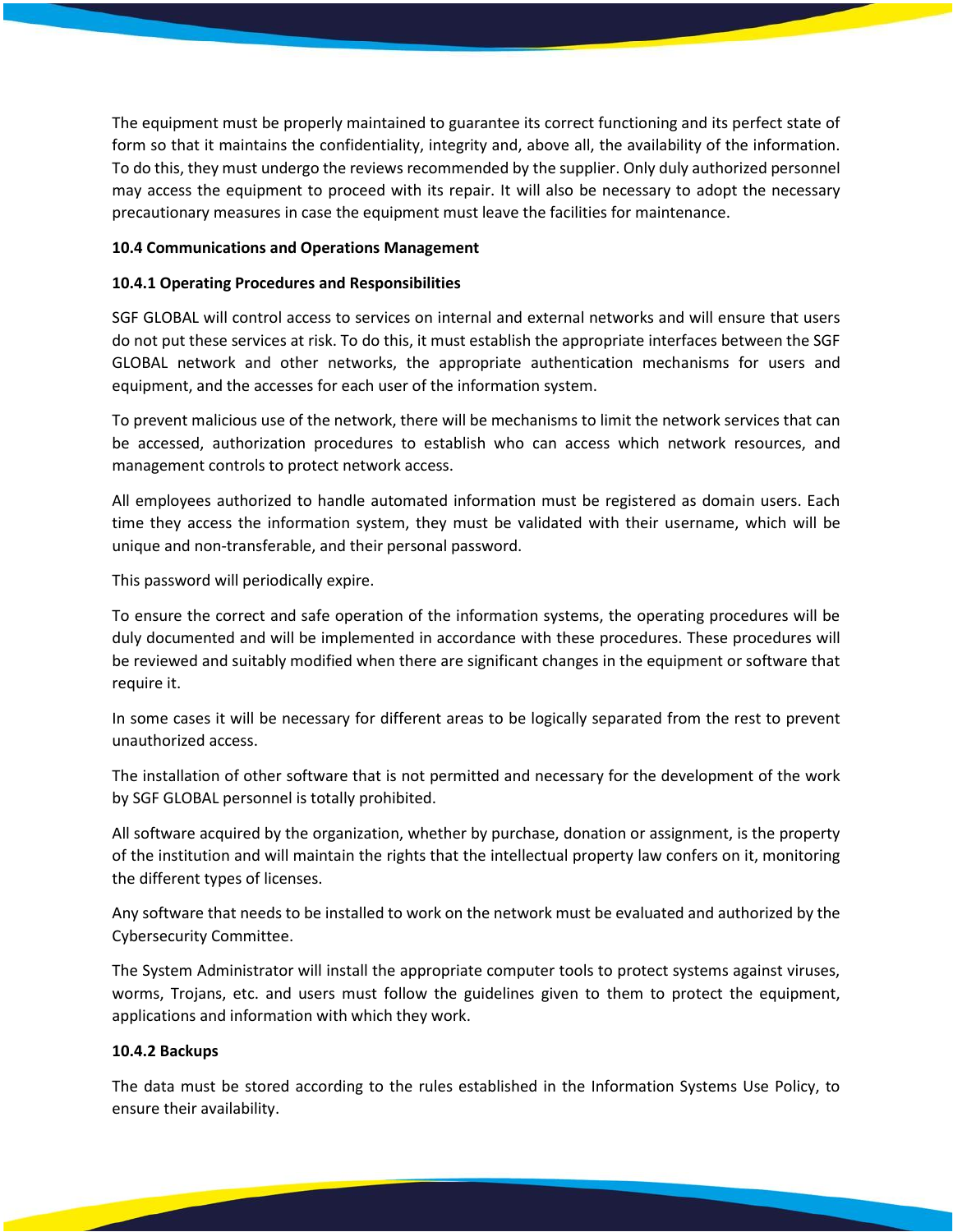#### **10.4.3 Network Security Management**

The network elements (switch, router ... etc.) will remain out of the access of unauthorized personnel to avoid malicious use that could jeopardize the security of the system.

There will be a graphical management of the network so that its maintenance can be more comfortable.

### **10.5 Media Management**

Users will apply the same security measures to media containing sensitive information as to the files from which they have been extracted.

### **10.5.1 Exchange of Information**

Procedures will be established to protect the information exchanged through any means of communication (electronic, verbal, fax, etc.).

### **10.5.2 Monitoring**

As deemed necessary, the necessary mechanisms will be established to detect unauthorized information processing activities. This will involve performing tasks to carry out controls and inspections of the system records and activities to test the efficiency of data security and data integrity procedures, to ensure compliance with established policy and operating procedures, as well as to recommend any changes deemed necessary.

#### **10.6 Access Control**

### **10.6.1 Service Requirements for Access Control**

The information must be protected against unauthorized access. The Service Manager will define the needs for access to information at two levels, for the set of areas and for each user within the set. Access will only be provided to the information necessary for the work to be carried out.

#### **10.6.2 User Access Management**

The system administrator is responsible for providing users with access to computing resources, as well as specialized logical access to resources (servers, routers, databases, etc.) connected to the network.

### **10.6.3 Network Access Control**

Staff workstations should be clear of papers and other information storage media to reduce the risks of unauthorized and other access.

Access to the network, systems, applications, or information will not be allowed to any user who is not formally authorized to do so.

In the case of service providers or external entities, who need to access them for a justified reason, they are required to sign confidentiality agreements with SGF GLOBAL and convey the security policy, rules and procedures that they must adopt, to maintain the same. level of security than if they were employees of the organization itself.